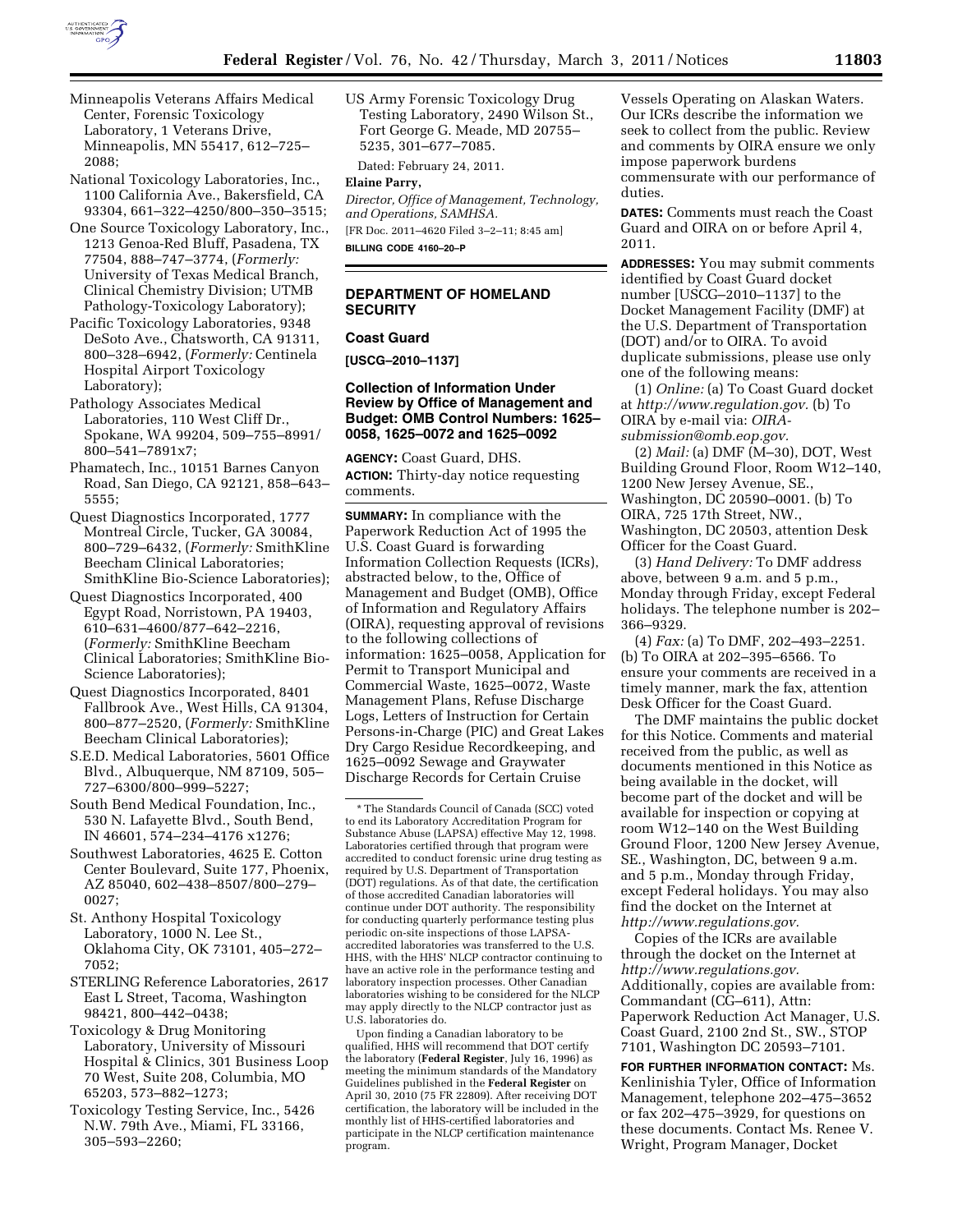Operations, 202–366–9826, for questions on the docket. **SUPPLEMENTARY INFORMATION:** 

## **Public Participation and Request for Comments**

This Notice relies on the authority of the Paperwork Reduction Act of 1995; 44 U.S.C. chapter 35, as amended. An ICR is an application to OIRA seeking the approval, extension, or renewal of a Coast Guard collection of information (Collection). The ICR contains information describing the Collection's purpose, the Collection's likely burden on the affected public, an explanation of the necessity of the Collection, and other important information describing the Collections. There is one ICR for each Collection.

The Coast Guard invites comments on whether this ICR should be granted based on the Collection being necessary for the proper performance of Departmental functions. In particular, the Coast Guard would appreciate comments addressing: (1) The practical utility of the collections; (2) the accuracy of the estimated burden of the collection; (3) ways to enhance the quality, utility, and clarity of information subject to the collection; and (4) ways to minimize the burden of collections on respondents, including the use of automated collection techniques or other forms of information technology. These comments will help OIRA determine whether to approve the ICR referred to in this Notice.

We encourage you to respond to this request by submitting comments and related materials. Comments to Coast Guard or OIRA must contain the OMB Control Number of the ICR. They must also contain the docket number of this request, [USCG 2010–1137], and must be received by April 4, 2011. We will post all comments received, without change, to *[http://www.regulations.gov.](http://www.regulations.gov)*  They will include any personal information you provide. We have an agreement with DOT to use their DMF. Please see the "Privacy Act" paragraph below.

# **Submitting Comments**

If you submit a comment, please include the docket number [USCG– 2010–1137], indicate the specific section of the document to which each comment applies, providing a reason for each comment. You may submit your comments and material online (via *<http://www.regulations.gov>*), by fax, mail, or hand delivery, but please use only one of these means. If you submit a comment online via *[http://](http://www.regulations.gov) [www.regulations.gov,](http://www.regulations.gov)* it will be considered received by the Coast Guard

when you successfully transmit the comment. If you fax, hand deliver, or mail your comment, it will be considered as having been received by the Coast Guard when it is received at the DMF. We recommend you include your name, mailing address, an e-mail address, or other contact information in the body of your document so that we can contact you if we have questions regarding your submission.

You may submit comments and material by electronic means, mail, fax, or delivery to the DMF at the address under **ADDRESSES**, but please submit them by only one means. To submit your comment online, go to *[http://](http://www.regulations.gov)  [www.regulations.gov,](http://www.regulations.gov)* and type ''USCG– 2010–1137'' in the ''Keyword'' box. If you submit your comments by mail or hand delivery, submit them in an unbound format, no larger than  $8\frac{1}{2}$  by 11 inches, suitable for copying and electronic filing. If you submit comments by mail and would like to know that they reached the Facility, please enclose a stamped, self-addressed postcard or envelope. We will consider all comments and material received during the comment period and will address them accordingly.

#### **Viewing Comments and Documents**

To view comments, as well as documents mentioned in this Notice as being available in the docket, go to *[http://www.regulations.gov,](http://www.regulations.gov)* click on the "read comments" box, which will then become highlighted in blue. In the ''Keyword'' box insert ''USCG–2010– 1137'' and click ''Search.'' Click the ''Open Docket Folder'' in the ''Actions'' column. You may also visit the DMF in Room W12–140 on the ground floor of the DOT West Building, 1200 New Jersey Avenue, SE., Washington, DC 20590, between 9 a.m. and 5 p.m., Monday through Friday, except Federal holidays.

OIRA posts its decisions on ICRs online at *[http://www.reginfo.gov/public/](http://www.reginfo.gov/public/do/PRAMain) [do/PRAMain](http://www.reginfo.gov/public/do/PRAMain)* after the comment period for each ICR. An OMB Notice of Action on each ICR will become available via a hyperlink in the OMB Control Number: USCG–2010–0978.

### **Privacy Act**

Anyone can search the electronic form of comments received in dockets by the name of the individual submitting the comment (or signing the comment, if submitted on behalf of an association, business, labor union, *etc.*). You may review a Privacy Act statement regarding Coast Guard public dockets in the January 17, 2008, issue of the **Federal Register** (73 FR 3316).

## **Previous Request for Comments**

This request provides a 30-day comment period required by OIRA. The Coast Guard has published the 60-day notice (75 FR 82038, December 29, 2010) required by 44 U.S.C. 3506(c)(2). That Notice elicited no comments.

### **Information Collection Requests**

1. *Title:* Application for Permit to Transport Municipal and Commercial Waste.

*OMB Control Number:* 1625–0058. *Type of Request:* Revision of a previously approved collection. *Respondents:* Owners and operators

of vessels.

*Abstract:* This information collection provides the basis for issuing or denying a permit, required under 33 U.S.C. 2601 and 33 CFR 151.1009, for the transportation of municipal or commercial waste in the coastal waters of the United States.

*Forms:* None.

*Burden Estimate:* The estimated burden has decreased from 116 hours to 13 hours a year.

2. *Title:* Waste Management Plans, Refuse Discharge Logs, Letters of Instruction for Certain Persons-in-Charge (PIC) and Great Lakes Dry Cargo Residue Recordkeeping.

*OMB Control Number:* 1625–0072. *Type of Request:* Revision of a previously approved collection.

*Respondents:* Owners, operators, masters, and persons-in-charge of vessels.

*Abstract:* This information is needed to ensure that: (1) Certain U.S. oceangoing vessels develop and maintain a waste management plan; (2) certain U.S. oceangoing vessels maintain refuse discharge records; (3) certain individuals that act as person-incharge of the transfer of fuel receive a letter of instruction, for prevention of pollution; and (4) certain Great Lakes vessels comply with dry cargo residue requirements.

*Forms:* CG–33.

*Burden Estimate:* The estimated burden has decreased from 67,030 hours to 65,464 hours a year.

3. *Title:* Sewage and Graywater Discharge Records for Certain Cruise Vessels Operating on Alaskan Waters.

*OMB Control Number:* 1625–0092. *Type of Request:* Revision of a

previously approved collection.

*Respondents:* Owners, operators and masters of vessels.

*Abstract:* To comply with the Consolidated Appropriations Act, 2001, Public Law 106–554, 114 Stat. 2763, 2763A–315, this information collection is needed to enforce sewage and